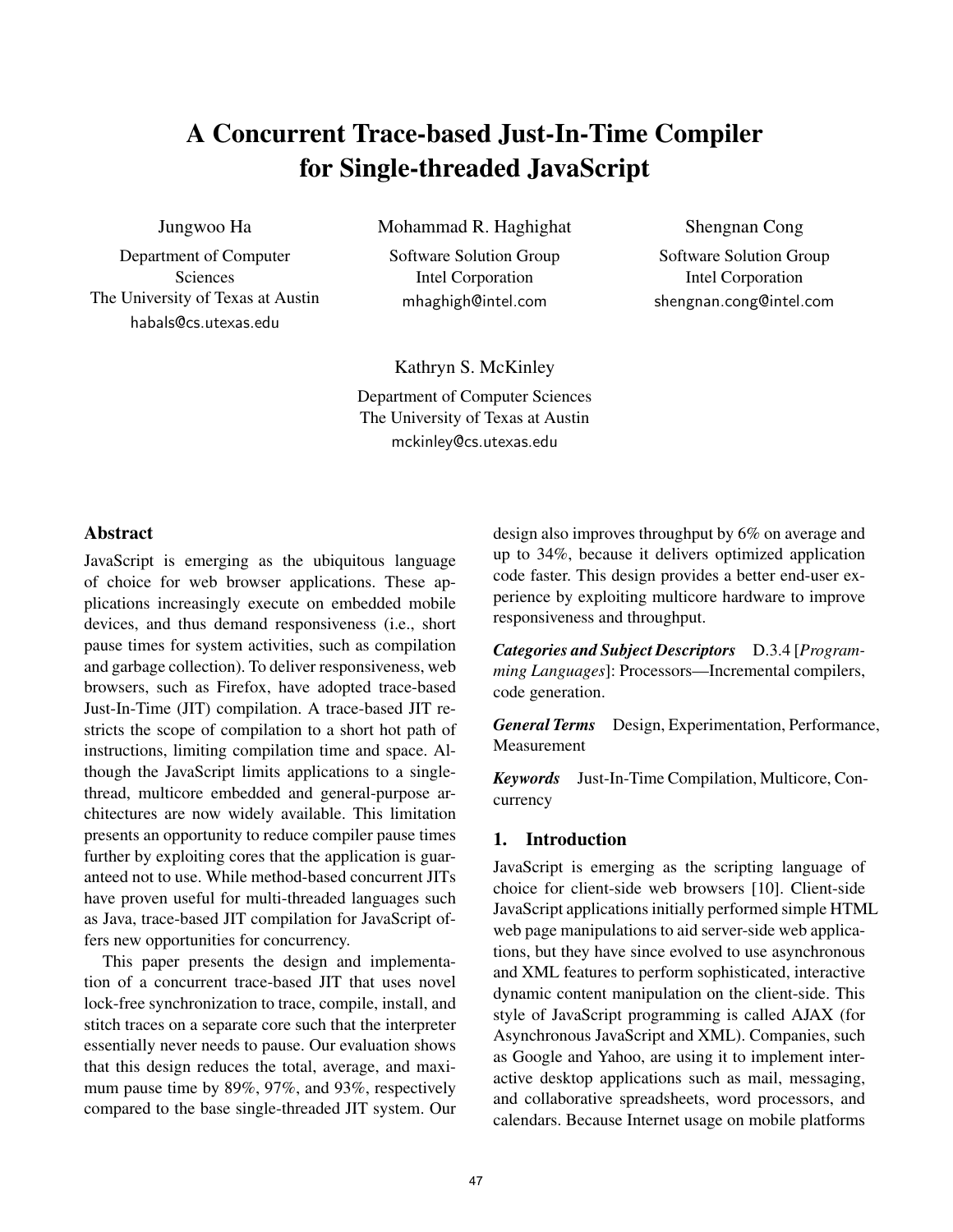is growing rapidly, the performance of JavaScript is critical for both desktops and embedded mobile devices. To speed up the processing of JavaScript applications, many web browsers are adopting Just-In-Time (JIT) compilation, including Firefox TraceMonkey [5], Google V8 [11], and WebKit SFE [19].

Generating efficient machine code for dynamic languages, such as JavaScript, is more difficult than for statically typed languages. For dynamic languages, the compiler must generate code that correctly executes all possible runtime types. Gal et al. recently introduced a trace-based JIT compilation for dynamic languages to address this problem and to provide responsiveness (i.e., low compiler pause times and memory requirements) [7]. Responsiveness is critical, because JavaScript runs on client-side web browsers. Pause times induced by the JIT must be short enough not to disturb the end-user experience. Therefore, Gal et al.'s system interprets until it detects a hot path in a loop. The interpreter then *traces*, recording instructions and variable types along a hot path. The JIT then specializes the trace by type and translates it into native code in linear time. The JIT sacrifices code quality for linear compile times, rather than applying heavy weight optimizations. This trace-based JIT provides fast, lightweight compilation with a small memory footprint, which make it suitable for resource-constrained devices.

On the hardware side, multicore processors are prevailing in embedded and general purpose systems. The JavaScript language however lacks a thread model, and thus all JavaScript applications are single-threaded. This limitation provides the opportunity to perform the JIT and other VM services concurrently on another core, transparently to the application, since the application is guaranteed not to be using it.Unfortunately, state-of-the-art trace-based JIT compilers are sequential [7, 5, 18], and have not exploited concurrency to improve responsiveness.

In this paper, we present the design and implementation of a concurrent trace-based JIT compiler for JavaScript that combines responsiveness and throughput for JavaScript applications. We address the synchronization problem specific to the trace-based JIT compiler, and present novel lock-free synchronization mechanisms for wait-free communication between the interpreter and the compiler. Hence, the compiler runs concurrently with the interpreter reducing pause times to nearly zero.

Our mechanism piggybacks a single word, called the *compiled state variable (CSV)*, on each trace, using it as a synchronization variable. Comparing with CSV synchronizes all of the compilation actions, including checking for the native code, preventing duplicate traces, and allowing the interpretation to proceed, without using any lock.

We introduce lock-free *dynamic trace stitching* in which the compiler patches new native code to the existing code. Dynamic trace stitching prevents the compiler from waiting for trace stitching while the interpreter is executing the native code, and reduces the potential overhead of returning from native code to the interpreter.

We implement our design in the open source TamarinTracing VM, and evaluate our implementation using the SunSpider JavaScript benchmark suite [20] on three different hardware platforms. The experiments show that our concurrent trace-based JIT implementation reduces the total pause time by 89%, the maximum pause time by 93%, and the average pause time by 97% on Linux. Moreover, the design improves the throughput by an average of 6%, with improvements up to 34%. Our concurrent trace-based JIT virtually eliminates compiler pause times and increases application throughput. Because tracing overlaps with compilation, the interpreter prepares the trace earlier for subsequent compilation, thus the JIT delivers the native code more quickly. This approach also opens up the possibility of increasing the code quality with compiler optimizations without sacrificing the application pause time.

## 2. Related Work

Gal et al. proposed splitting trace tree compilation steps into multiple pipeline stages to exploit parallelism [6]. This is the only work we can find seeking parallelism in the trace-based compilation. There are a total of 19 compilation pipeline stages, and each pipeline stage runs on a separate thread. Because of data dependency between each stage and the synchronization overhead, the authors failed to achieve any speedup in compilation time. We show having a parallel compiler thread operating on an independent trace provides more benefit than pipelining compilation stages. With proper synchronization mechanisms, our work successfully exploited parallelism in the trace-based JIT by allowing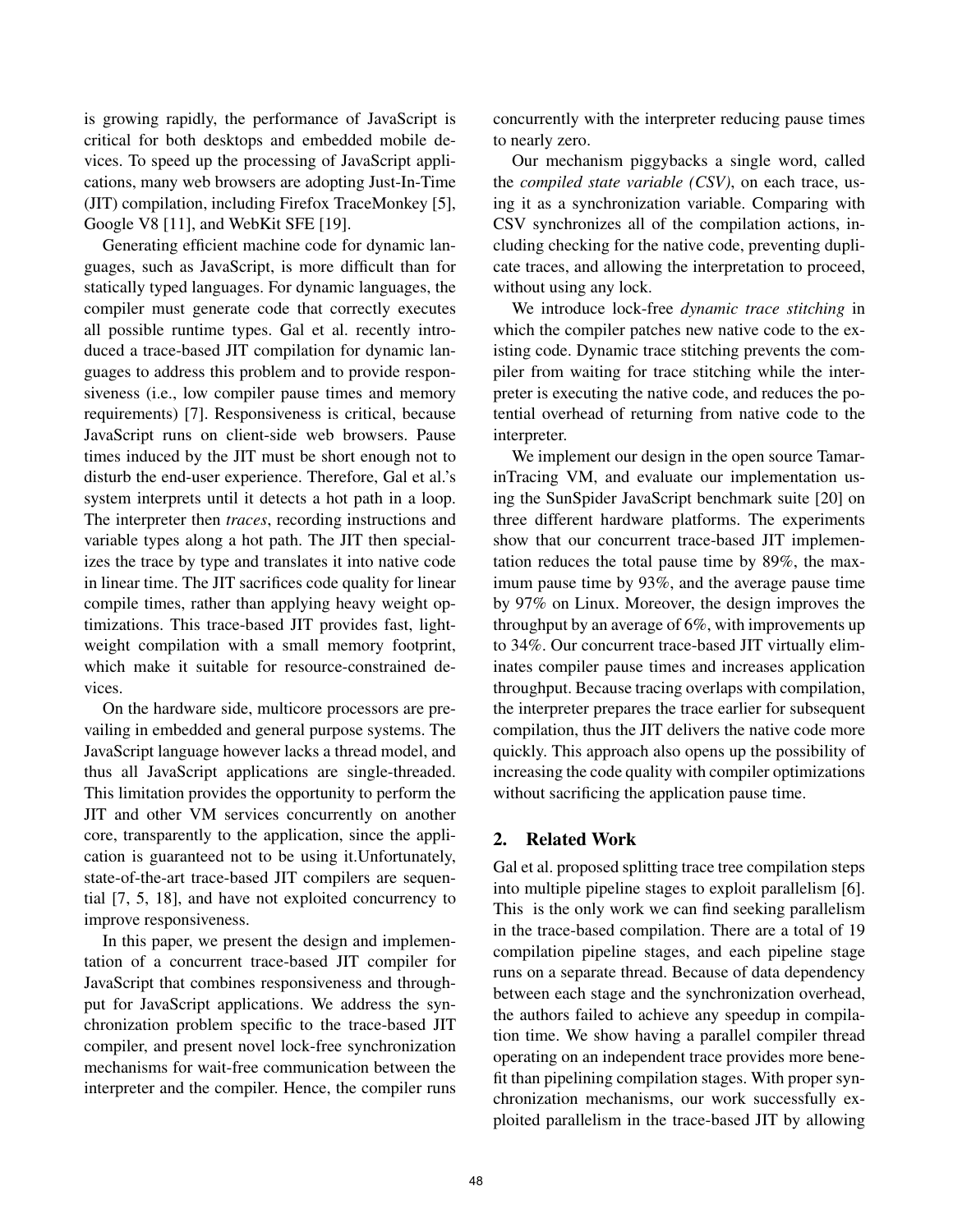tracing to happen concurrently with the compilation, even when only one compiler thread was used.

Kulkarni et al. explored maximizing throughput of background compilation by adjusting the CPU utilization level of the compiler thread [15]. This technique is useful when the number of application threads exceeds the number of physical processors and the compiler thread cannot fully utilize a processor resource. They conducted their evaluation on method-based compilation, though the same technique can be applied to trace-based compilation. However, because JavaScript is single-threaded, it is less likely that all the cores are fully utilized in today's multicore hardware. Hence, the effect of adjusting CPU usage levels will not be as significant as it is in multi-threaded Java programs.

A number of previous efforts have sought to reduce compilation pause time in method-based JIT. SELF-93 VM introduced adaptive compilation strategies for minimizing application pause time [13]. When a method is invoked for the first time, the VM compiles it without optimizations using a light weight compiler. If method invocations exceed a threshold, the VM recompiles the method with more aggressive optimizations. While the SELF-93 VM provided reasonable responsiveness, it must pause the application thread for compilation when initially invoked.

Krintz et al. implemented profile-driven background compilation in the Jalapeño Virtual Machine (now called Jikes RVM) [14, 2]. In multiprocessor systems, a background compiler thread overlaps with application execution, which reduces compilation pause times. Jikes RVM also applied lazy compilation, where the JIT only compiles the method on demand within a class instead of compiling every method in a class at class loading time. When the method is invoked for the first time before the optimized code is ready, the VM pauses the application and run the baseline compiler.

These novel techniques have made adaptive compilation in method-based compilation practical in Java Virtual Machines, such as Sun HotSpot [16], IBM J9 [17], and Jikes RVM [1]. However, issues specific for trace-based JIT has not been successfully evaluated by any previous work.

## 3. Background

## 3.1 Dynamic Typing in JavaScript

JavaScript is a *dynamically* typed language. The type of every variable is inferred from its content dynam-



Figure 1. Byte code and native code transition in the trace-based JIT. Initially, the interpreter interprets on the byte code. First detected hot path (thick path) is traced forming a trunk trace. Following hot paths guarded and installed in a side-exit. The compiler attach the branch trace, which begins from the hot sideexit to the loop header, to the trunk trace.

ically. Furthermore, the type of JavaScript variables can change over time as the script executes. For example, a variable may hold an integer object at one time and later hold a string object. A consequence of dynamic typing is that operations need to be dispatched dynamically. While the degree of type stability in JavaScript is the subject of current studies, our experiences and empirical results indicate that JavaScript variables are type stable in most cases. This observation suggests that type-based specialization techniques pioneered in Smalltalk [4] and later used in Self [12] and Sun HotSpot [16] have the potential for tremendously improving JavaScript performance.

#### 3.2 Trace-based JIT Compilation

Hotpath VM is the first trace-based JIT compilation introduced for Java applications in a resource-constrained environment [8]. The authors later explored trace-based JIT for dynamic languages, such as JavaScript [7].

The trace-based JIT compiles only frequently executed path in a loop. Figure 1 shows an example of how the interpreter identifies a hot path, and expands it. Initially, the interpreter executes the byte code instructions, and identifies the hot loop with backward branch profiling which operates as follows. When the execution reaches the backward branch, the interpreter assumes it a loop backedge and increments the counter associated with the branch target address. When the counter reaches a threshold, the interpreter enables tracing, and records each byte code instruction to a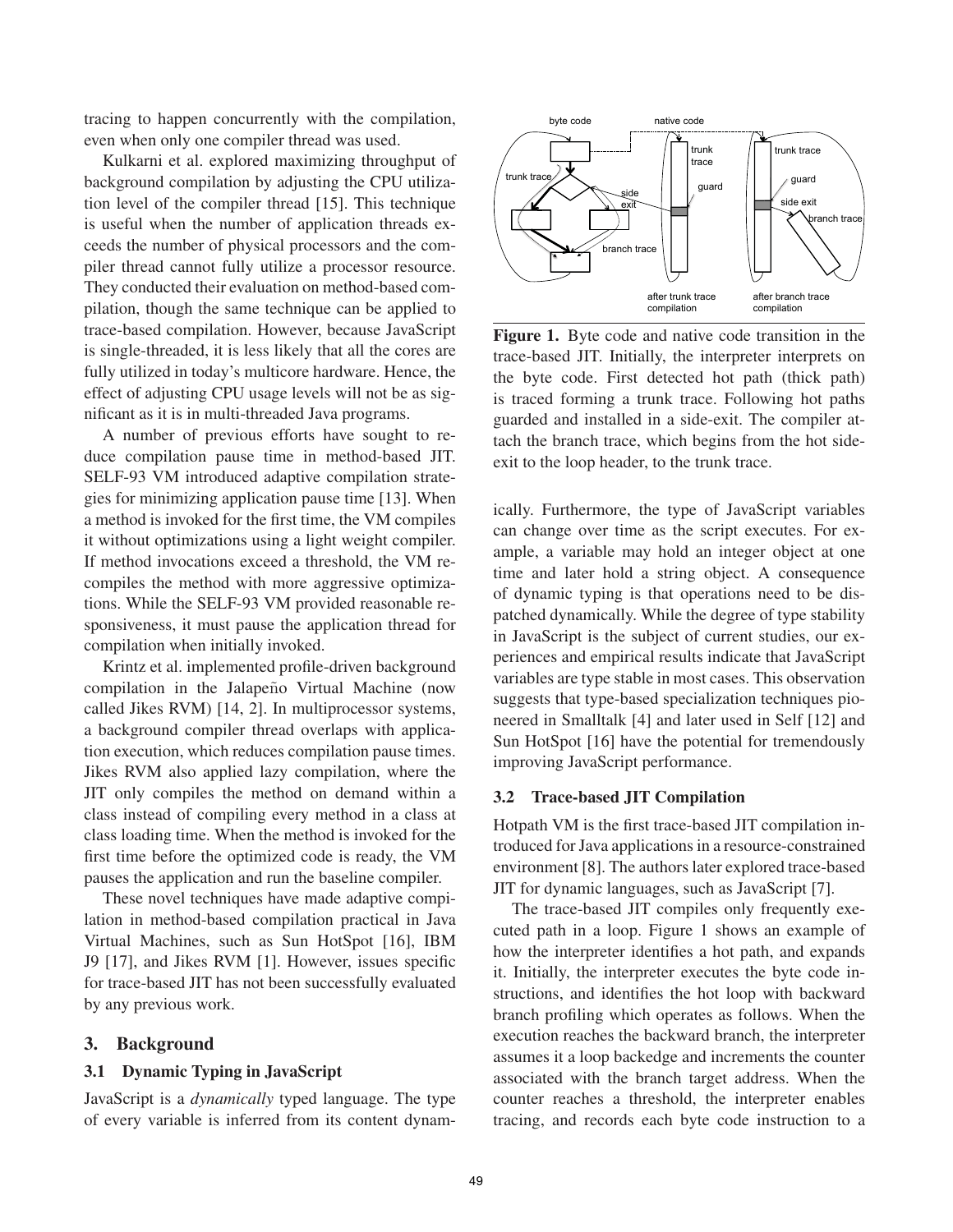trace buffer upon execution. When the control reaches back to the address where the tracing started, the interpreter stops tracing and the compiler compiles the trace to native code. As the interpreter is not doing an exact path profiling, the traced path may or may not be the real hot path. The first trace in a loop is called a *trunk trace*.

Instructions are *guard*ed if they potentially diverge from the recorded path. If a guard is triggered, the native code *side-exit* back to the interpreter, and begin interpreting from the branch that caused the side-exit. The interpreter counts each side-exit to identify the frequent side-exit. When a side-exit is taken beyond a threshold, it means the loop contains another hot path, and the interpreter enables tracing from the side-exit point until it reaches the address of the trunk trace. This trace is called a *branch trace*. A branch trace is compiled and the code is stitched to the trunk trace at the side-exit instruction. As the interpreter finds more hot paths, the number of branch traces grows forming a *trace tree*.

Since the compilation granularity is a trace, which is smaller than a method, the total memory footprint of the JIT is smaller than that of method-based JITs. And because no control flow analysis is required, start-up compilation time is less than that of the method-based compilers. However, as optimization opportunities are limited, the final code quality may not be as good as code generated by method-based compilation. Therefore, trace compilation is suitable for embedded environments where resources are limited, or the initial JIT cost is far more important than the steady state performance.

## 4. Design and Implementation

#### 4.1 Parallelism to Exploit

To design a proper synchronization mechanism to maximize the concurrency, we must understand what parallelisms can be exploited. Figure 2 explains an execution flow example of sequential and concurrent JIT. As the compilation phase is offloaded to a separate thread, the interpreter is responsive and making progress while compilation happens, as is common for generic concurrent JIT compilers. For trace-based JIT, tracing must precede the compilation phase. If tracing can happen concurrently with compilation, subsequent compilation may start earlier, and deliver the native code faster. Furthermore, more hot paths can be compiled during the



Figure 2. Example of sequential vs concurrent JIT execution flow.



Figure 3. The interpreter state transition at a loop header.

execution. We can expect to achieve throughput improvements as well as a reduction in the pause time. The concurrent JIT also opens the possibility to do more aggressive optimizations without hurting pause time. The following sections explain how we designed the synchronization to achieve the parallelism shown in Figure 2.

#### 4.2 Compiled State Variable

In the trace-based JIT compiler, the interpreter changes state at loop entry points. As shown in Figure 3, when the control flow reaches a loop entry point, the interpreter must identify four different states. First, if compiled native code exists for the loop, the interpreter calls it. The native code executes until the end of the loop or a side-exit is taken. Second, if the loop has never been traced and the loop is a hot loop, the interpreter executes byte code with tracing enabled. Identifying hot loop path is explained in Section 3 in detail. Third, if tracing is currently enabled at the loop header, the interpreter disables it and requests compilation. While compiling the trace, the interpreter continues to execute the program. Fourth, if the loop is cold, the interpreter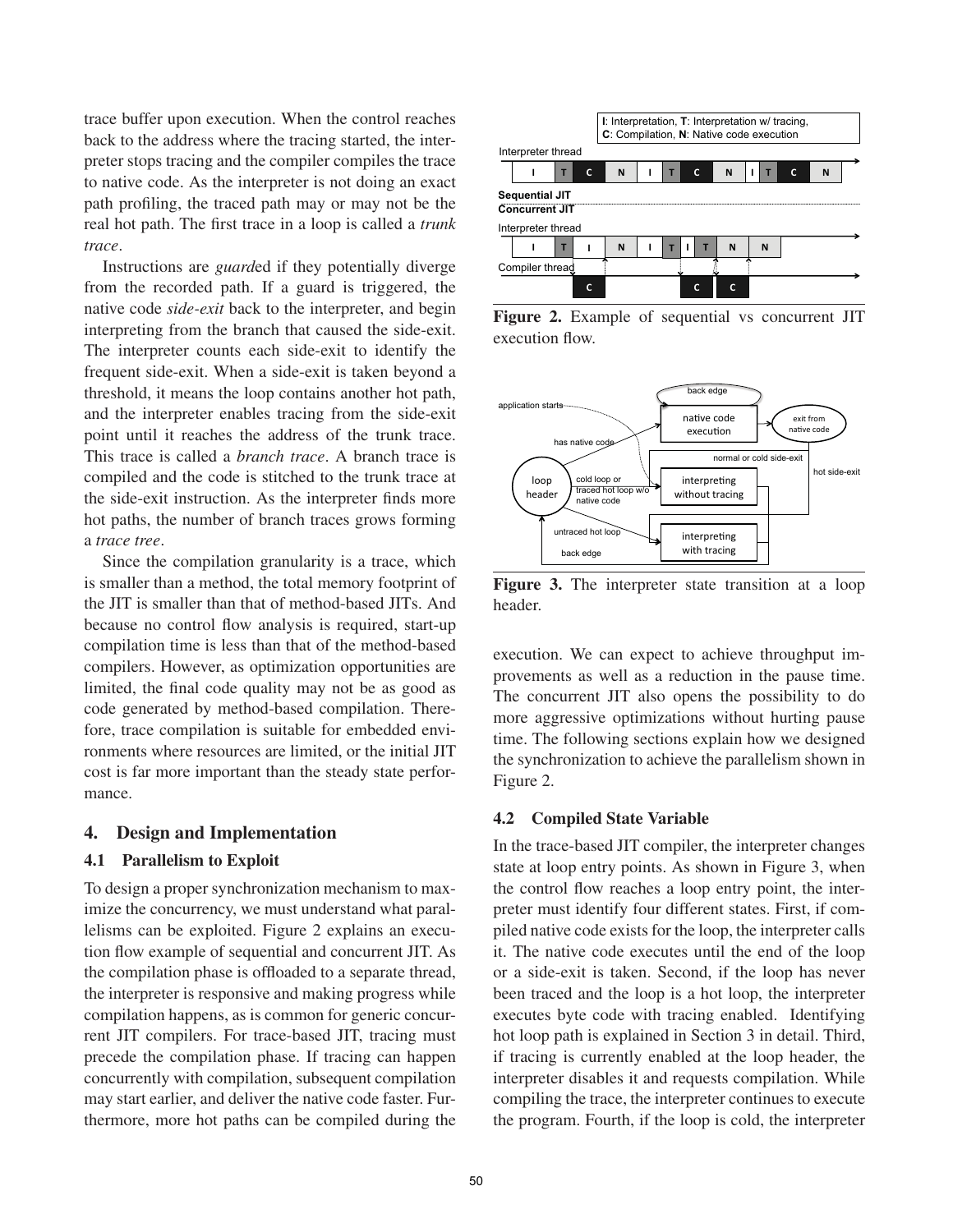increments the associated counter and keeps on interpreting the byte codes.

Checking all these cases at a loop header requires a synchronization with the compiler thread. Otherwise, race conditions may cause overhead or incorrect execution. For example, the interpreter may make duplicate compilation requests, or trace the same loop multiple times. The simplest synchronization method is using a coarse-grained lock around the checking routine. However, the lock can easily be contended after the compilation request is made, especially with a short loop body, because the control reaches the loop header frequently. We could use a fine-grained lock for accessing each loop data structure. However, this is also infeasible because the native code for the loop can change as the trace tree grows, and holding a lock while executing the native code would stall the compiler too often.

To overcome these challenges, we design a lock-free synchronization technique using a *compiled state variable (CSV)*. A word size CSV piggybacks on each loop data structure, and it is aligned not to cross the cache line. Thus, stores to it are atomic. The value of the CSV is defined as shown in Table 4.2. By following simple but efficient ways of incrementing the CSV value, the state check at the loop header can be done without any explicit synchronization. The initial value of CSV is zero, and only the interpreter increments 0 to 1 when it requests a compilation. As it is a local change, the interpreter sees the value 1 on the subsequent operations before the compiler sees the value 1. The compiler changes the value 1 to 2 after it registers the native code to the loop data structure. Thus, when the interpreter reads the value 2, it is guaranteed that the native code is ready to call. Therefore, the pause time for waiting is almost zero for both the interpreter and the compiler, maximizing the concurrency.

When the compiler makes a JIT request, the trace buffer is pushed to a queue before the CSV is incremented to 1. We use a simple synchronized FIFO queue for the JIT request, because it is normally not contended. However, a generic, concurrent, lock-free queue for one producer and consumer [9] could always replace this queue, but we think it would not affect performance.

#### 4.3 Dynamic Trace Stitching

The trace-based JIT specializes types and paths, and injects guard instructions to verify the assumptions for the type and path of the trace. Guards trigger sideexit code if the assumption is not met, and returns the control back to the interpreter.

If two or more hot paths exist in a loop, the first hot path will be compiled normally, but the subsequent hot paths will frequently trigger guards. As explained in Section 3, the interpreter traces from the branch that caused the side-exit (branch trace), and compiles it. As more hot paths are revealed, trunk and branch traces form a trace tree. Recompiling the whole trace tree is good for the code quality, but the compilation time will grow quadratic if the whole trace tree is recompiled every time a new trace is attached to the tree. Also, this strategy would keep the trace buffer in memory for future recompilation, which is infeasible in memory constrained environments. Instead of recompiling the whole tree, we use trace stitching technique. Trace stitching is a technique that compiles the new branch trace only, and patches the side-exit to jump to the branch trace native code.

Branch patching modifies code that is produced by more than one trace. Hence, it is probable that interpreter is executing the native code at the same time that the compiler wants to patch it. Naive use of a lock around the native code will incur a significant pause time on both the interpreter and the compiler. Waiting becomes a problem if time spent in the native code grows large, reducing the overall concurrency. The compiler may also make a duplicate copy of the code instead of patching, or delay the patching until the native code exits to the interpreter. Either method has inefficiencies, and we propose lock-free *dynamic trace stitching* for the branch patching. The key factor of dynamic trace stitching is that a side-exit jump is a safe point where all variables are synchronized to the memory. We use each side-exit jump instruction as a placeholder for the patching. When the compiler generates the native code for the branch trace, both jumping to the previous side-exit target or jumping to the branch trace code does not change the program semantic. Therefore, if the patching is atomic, the compiler can patch the jump instruction directly without waiting for the interpreter. If the branch target operand is properly aligned, patching is done by a single store instruction. There is no harmful data race even without any lock. With these benign data races, the interpreter and the compiler run concurrently without pausing.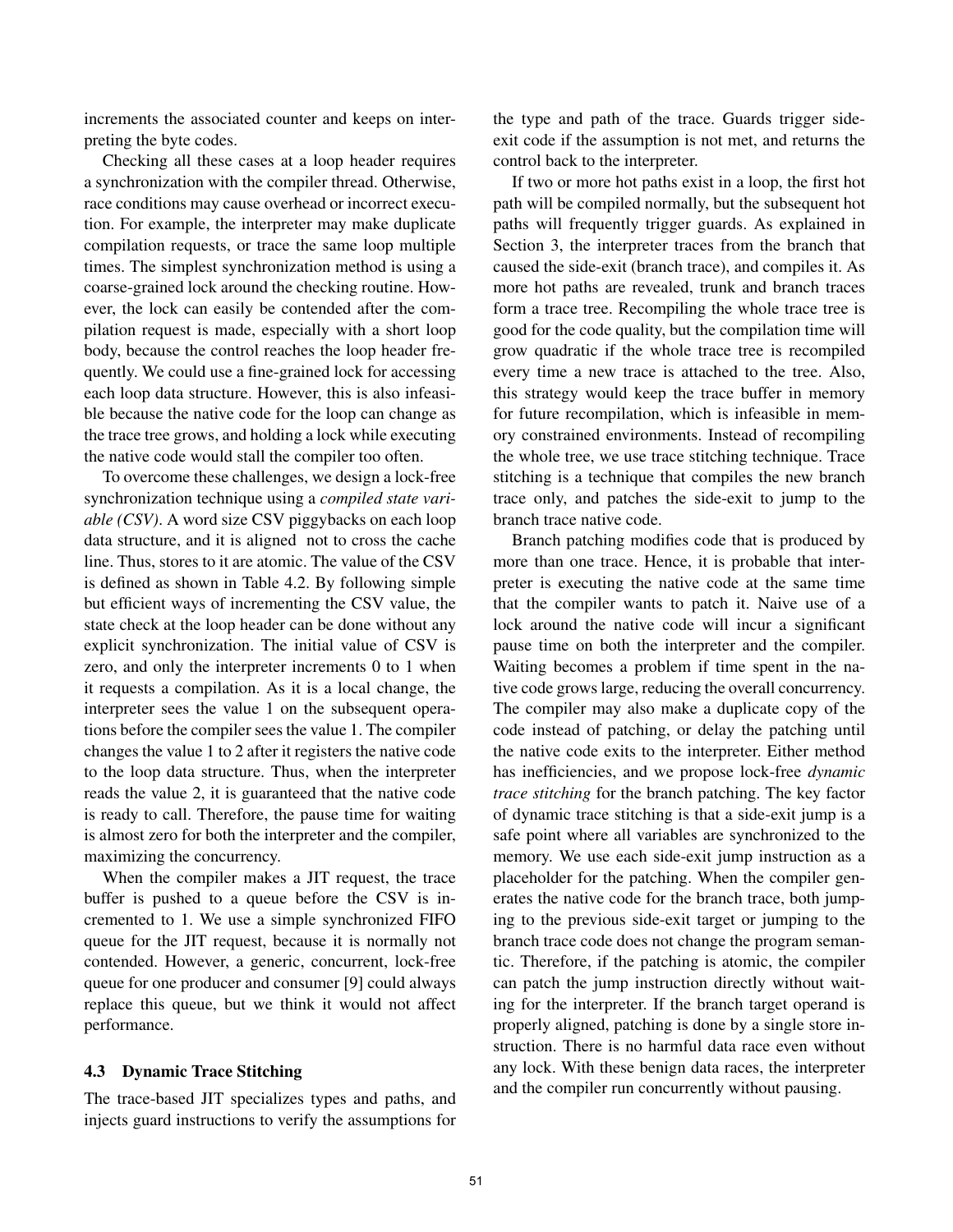| Description                   | Action                                  | CS     |
|-------------------------------|-----------------------------------------|--------|
| has native code               | Call native code                        |        |
| compilation already requested | normal interpretation                   |        |
| Hot loop                      | Enable tracing                          |        |
| Cold loop                     | normal interpretation                   |        |
| Trace enabled                 | Disable tracing and request compilation | 0 to 1 |

Table 1. Value of Compiled State Variable(CSV) at a loop header.

## 5. Preliminary Results

## 5.1 Experiments Setup

We evaluate our implementation on Intel Core 2 Quad processor 2.4GHz running Linux 2.6 kernel. We run SunSpider benchmark suite [20], which is widely used to test and compare the JavaScript engine on web browsers. By default, we ran 50 runs and averaged the results. For easy comparison, all graphs are presented so that the lower bar represents the better result.

## 5.2 SunSpider Benchmarks Characterization

The SunSpider benchmark suite is a set of JavaScript programs intended to test performance [20]. It is widely used to test and compare the JavaScript engine on web browsers, such as Firefox SpiderMonkey, Adobe ActionScript, and Google V8. Table 2 characterizes the benchmarks running on original TamarinTracing VM.

# 5.3 Pause time reduction

We evaluate application pause time using total, average, and maximum pause time. Total pause time for running a benchmark is a good indicator of the application's responsiveness, and the average reflects the enduser experience. Many small pauses are better than one big pause in terms of responsiveness [3]. We also compare maximum pause time, which is the most noticeable pause to the end-user, therefore we want it to be as low as possible.

Figure 4 demonstrates that our concurrent JIT implementation reduces both maximum and total pause time significantly. The y-axis is the pause time normalized to the pause time in the sequential JIT. A value of 1.0 means that the pause time is the same, and 0.1 means the pause time is reduced by 90%. Tics at the top of each bar shows 95% confidence interval.

Geometric mean shows that we reduced the total pause time by 89% and 93% for the maximum pause time, showing a huge improvement in responsiveness. Furthermore, the average pause has reduced by 97%

of the sequential JIT, which shows the implementation successfully avoided long pauses.

The concurrent JIT was more successful on longer compilation time per trace. crypto-md5 has the highest per trace compilation time, compiling six traces for 25% of the execution time. It also achieves the best reduction in pause time, with 99% for all three metrics.

## 5.4 Throughput improvements

Figure 5 shows the speedup for each configuration. The first bar represents the sequential JIT, and the second bar shows the interpreter thread activity in the concurrent JIT. This thread activity includes the interpreter, native code, and pause time caused by compilation requests. The third bar shows the compile time of the compiler thread. The y-axis is the speedup normalized to the execution time of the sequential JIT. Hence, bar 2 less than 100% is the speedup. The concurrent JIT achieves 6% speedup on average, and achieves up to 34% on s3d-cube. The speedup in s3d-cube is due to increasing the number of compiled traces.

# 6. Conclusion

In this paper, we showed that even though JavaScript language itself is currently single-threaded, both its throughput and responsiveness can benefit from multiple cores with our concurrent JIT compiler. This improvement is achieved by running the JIT compiler concurrently with the interpreter. Our results show that most of the compile-time pauses can be eliminated, resulting in a total, average, and maximum reduction in pause time by 89%, 97%, and 93%, respectively. Moreover, the throughput is also increased by an average of 6%, with a maximum of 34%. This paper demonstrates a way to exploit multicore hardware to improve application performance and responsiveness by offloading system tasks.

# References

[1] ALPERN, B., ATTANASIO, D., BARTON, J. J., BURKE,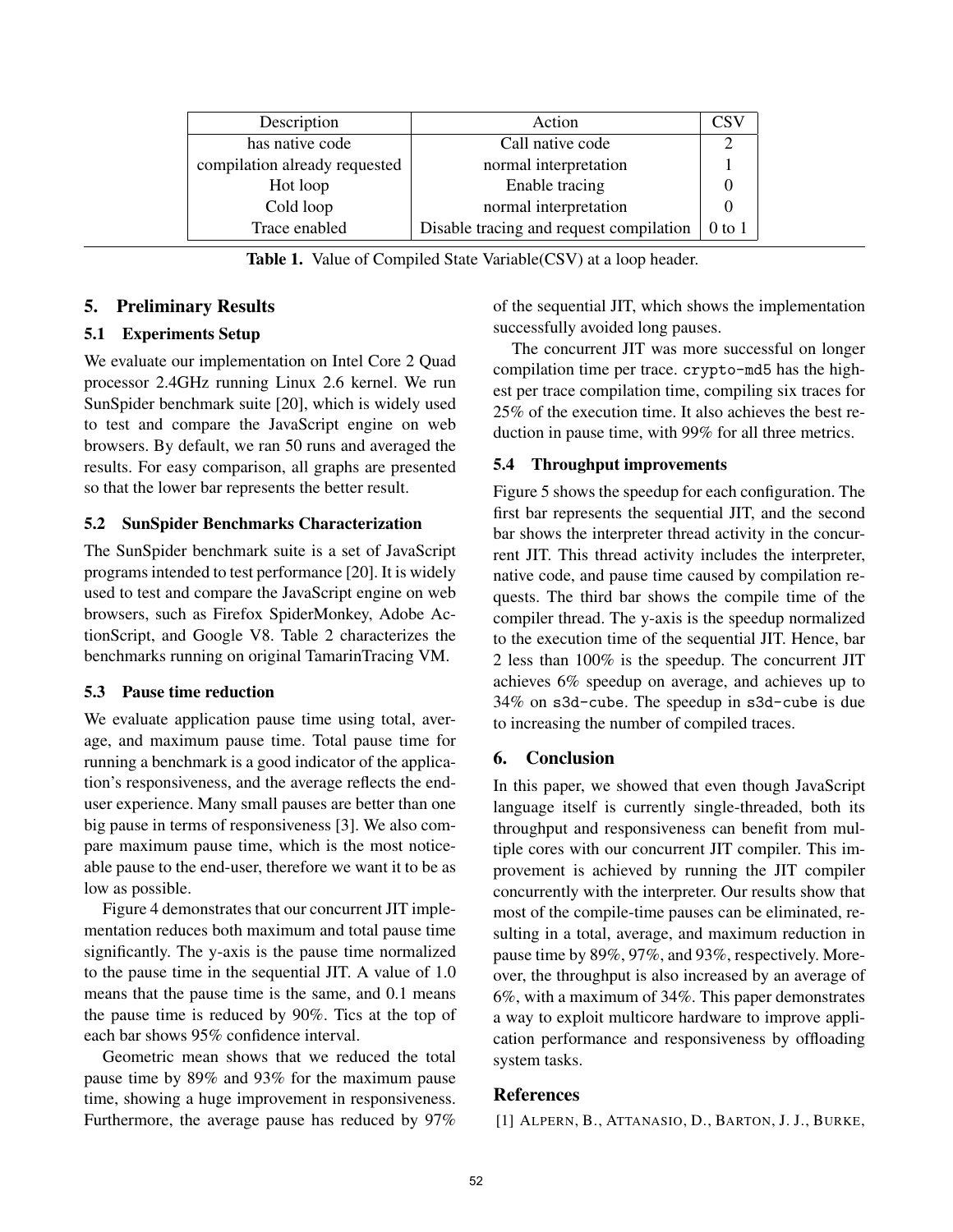| <b>Benchmarks</b>        | <b>Bytecode</b> | Compiled | Compilation | Native | Interpreter | Runtime |
|--------------------------|-----------------|----------|-------------|--------|-------------|---------|
|                          | (bytes)         | Traces   | (%)         | (%)    | (%)         | (ms)    |
| access-binary-trees      | 697             | 37       | 5.4         | 89.1   | 5.5         | 74      |
| access-fannkuch          | 823             | 49       | 2.4         | 94.2   | 3.3         | 117     |
| access-nbody             | 2,202           | 27       | 3.5         | 91.6   | 4.9         | 144     |
| access-nsieve            | 543             | 14       | 1.4         | 96.8   | 1.7         | 56      |
| bitops-3bit-bits-in-byte | 414             | 6        | 4.0         | 89.7   | 6.3         | 12      |
| bitops-bits-in-byte      | 385             | 15       | 1.5         | 96.5   | 2.1         | 40      |
| bitops-bitwise-and       | 264             | 3        | 0.2         | 99.4   | 0.4         | 179     |
| bitops-nsieve-bits       | 586             | 11       | 1.4         | 96.6   | 2.0         | 50      |
| controlflow-recursive    | 504             | 35       | 8.3         | 84.5   | 7.3         | 28      |
| crypto-aes               | 7.004           | 158      | 11.4        | 63.2   | 25.4        | 150     |
| crypto-md5               | 5,470           | 6        | 24.6        | 17.4   | 58.0        | 120     |
| crypto-sha1              | 3,236           | 26       | 9.2         | 52.8   | 38.0        | 31      |
| math-cordic              | 832             | 9        | 1.8         | 95.0   | 3.1         | 32      |
| math-partial-sums        | 758             | 11       | 1.3         | 93.2   | 5.5         | 41      |
| math-spectral-norm       | 841             | 35       | 7.8         | 78.3   | 13.9        | 36      |
| s3d-cube                 | 4,918           | 188      | 8.4         | 41.6   | 50.0        | 155     |
| s3d-morph                | 573             | 14       | 1.5         | 95.9   | 2.6         | 81      |
| s3d-raytrace             | 7,289           | 147      | 9.3         | 68.1   | 22.6        | 170     |
| string-fasta             | 1,426           | 22       | 1.9         | 95.6   | 2.5         | 141     |
| string-validate-input    | 1,511           | 28       | 1.4         | 96.0   | 2.6         | 261     |

Table 2. Workload characterization of SunSpider benchmarks with sequential Tamarin JIT.



Figure 4. Pause time ratios of concurrent vs. sequential JITs.

M. G., P.CHENG, CHOI, J.-D., COCCHI, A., FINK, S. J., GROVE, D., HIND, M., HUMMEL, S. F., LIEBER, D., LITVINOV, V., MERGEN, M., NGO, T., RUSSELL, J. R., SARKAR, V., SERRANO, M. J., SHEPHERD, J., SMITH, S., SREEDHAR, V. C., SRINI-VASAN, H., AND WHALEY, J. The Jalapeño virtual machine. *IBM System Journal 39*, 1 (Feb. 2000).

- [2] ARNOLD, M., FINK, S., GROVE, D., HIND, M., AND SWEENEY, P. F. Adaptive optimization in the Jalapeño JVM. In *Proceedings of ACM SIGPLAN Conference on Object-Oriented Programming, Systems, Languages, and Applications* (Minneapolis, Minnesota, US, 2000), ACM, pp. 47–65.
- [3] CHENG, P., HARPER, R., AND LEE, P. Generational

stack collection and profile-driven pretenuring. In *Proceedings of the ACM SIGPLAN 1998 Conference on Programming Language Design and Implementation* (Montreal, Canada, 1998), ACM, pp. 162–173.

- [4] DEUTSCH, L. P., AND SCHIFFMAN, A. M. Efficient implementation of the smalltalk-80 system. In *ACM SIGACT-SIGPLAN Symposium on Principles of Programming Languages* (Salt Lake City, UT, 1984), ACM, pp. 297–302.
- [5] FOUNDATION, M. Tracemonkey, 2008. https: //wiki.mozilla.org/JavaScript:TraceMonkey.
- [6] GAL, A., BEBENITA, M., CHANG, M., AND FRANZ, M. Making the Compilation "Pipeline" Explicit: Dynamic Compilation Using Trace Tree Serialization.